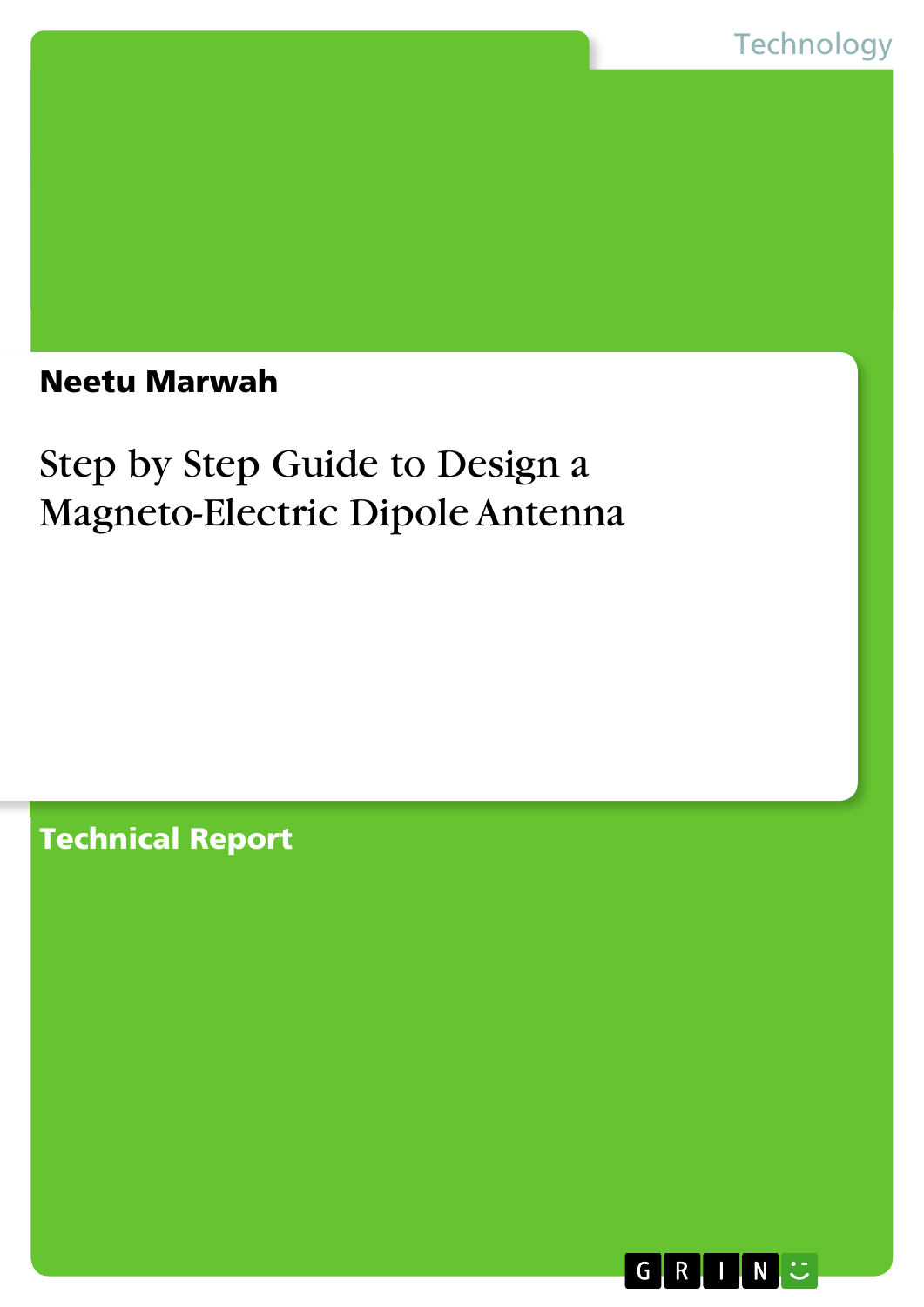# YOUR KNOWLEDGE HAS VALUE



- We will publish your bachelor's and master's thesis, essays and papers
- Your own eBook and book sold worldwide in all relevant shops
- Earn money with each sale

## Upload your text at www.GRIN.com and publish for free

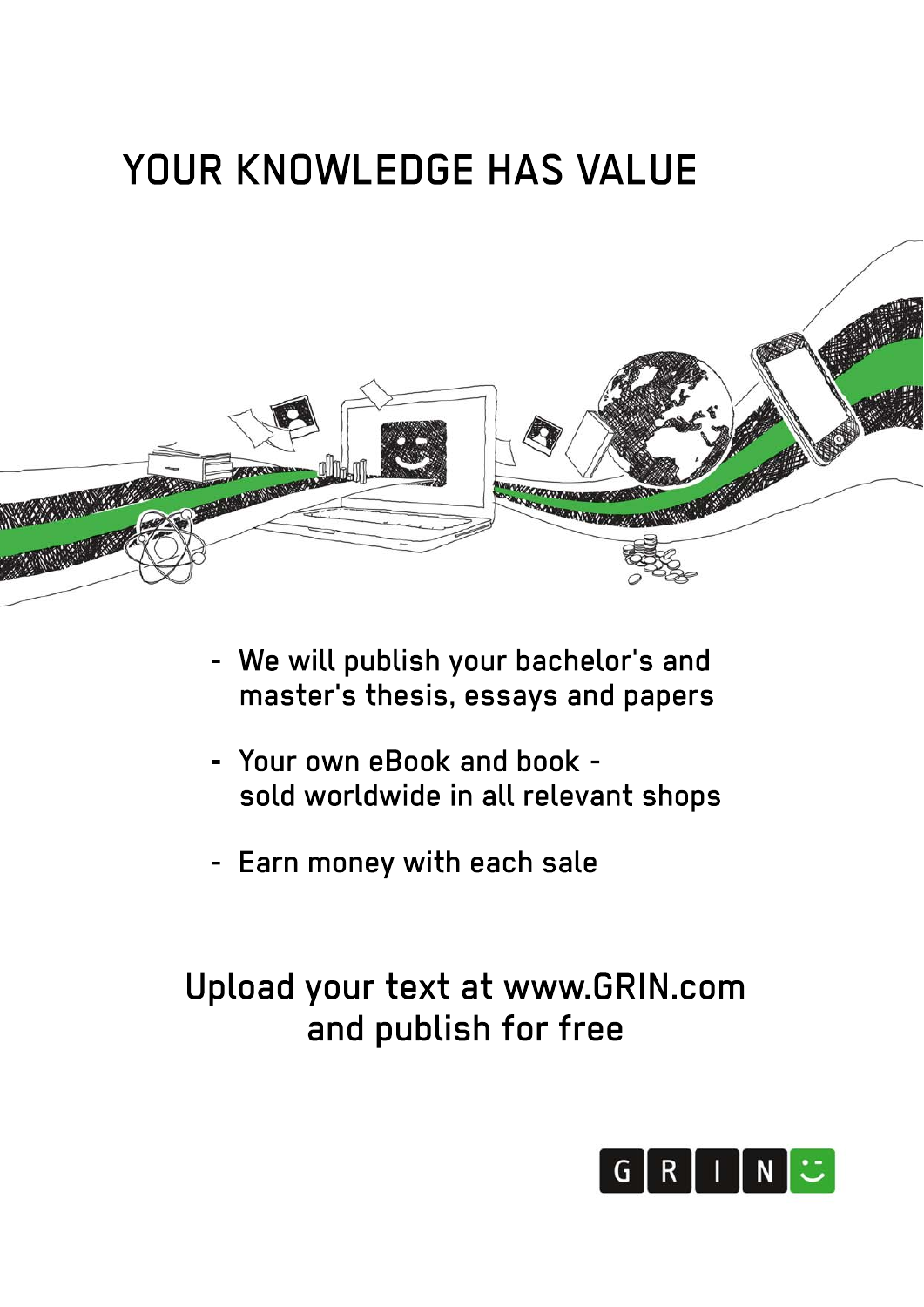#### Bibliographic information published by the German National Library:

The German National Library lists this publication in the National Bibliography; detailed bibliographic data are available on the Internet at http://dnb.dnb.de .

This book is copyright material and must not be copied, reproduced, transferred, distributed, leased, licensed or publicly performed or used in any way except as specifically permitted in writing by the publishers, as allowed under the terms and conditions under which it was purchased or as strictly permitted by applicable copyright law. Any unauthorized distribution or use of this text may be a direct infringement of the author s and publisher s rights and those responsible may be liable in law accordingly.

#### Imprint:

Copyright © 2021 GRIN Verlag ISBN: 9783346572660

#### This book at GRIN:

https://www.grin.com/document/1165005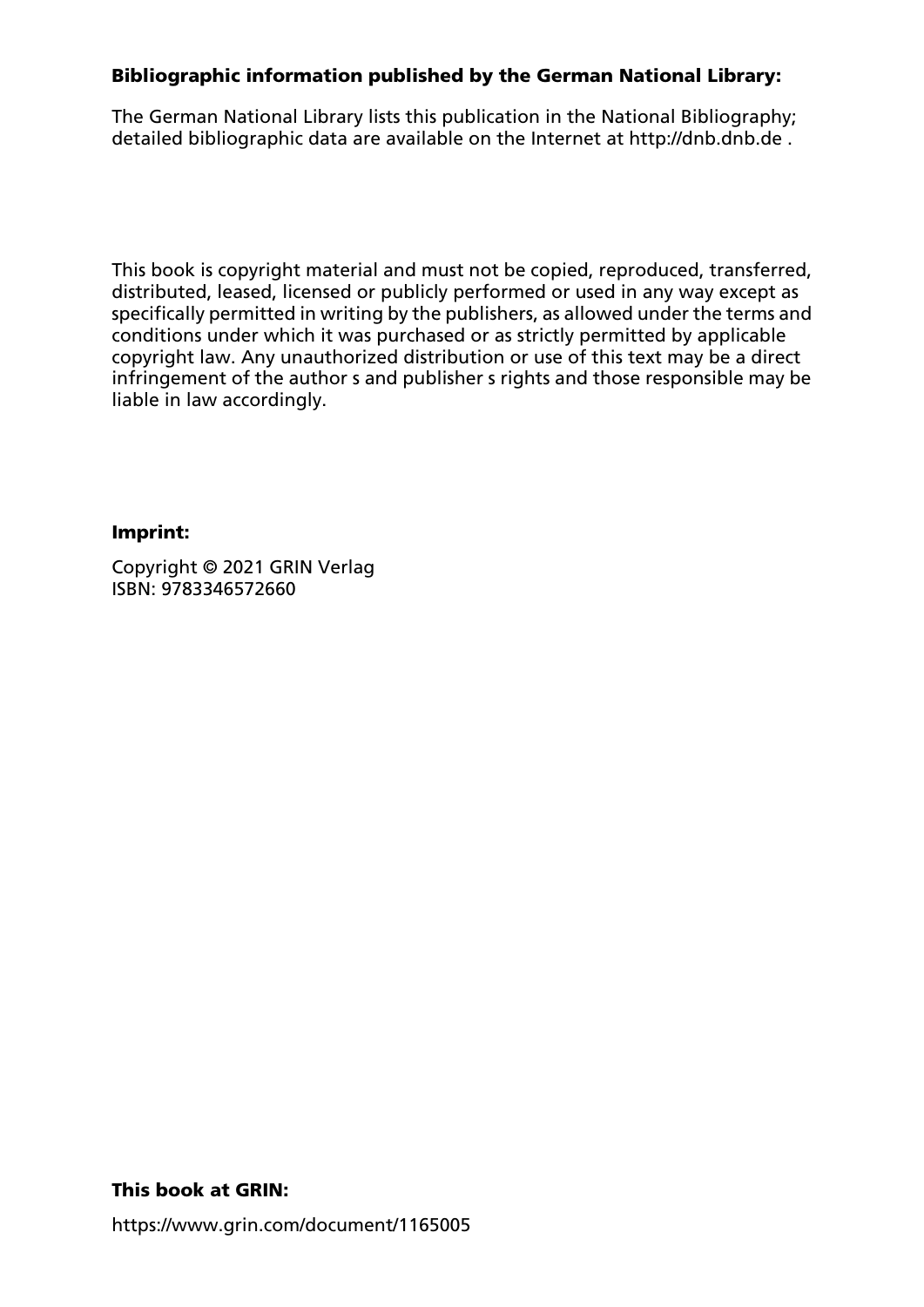### Step by Step Guide to Design a Magneto-Electric Dipole Antenna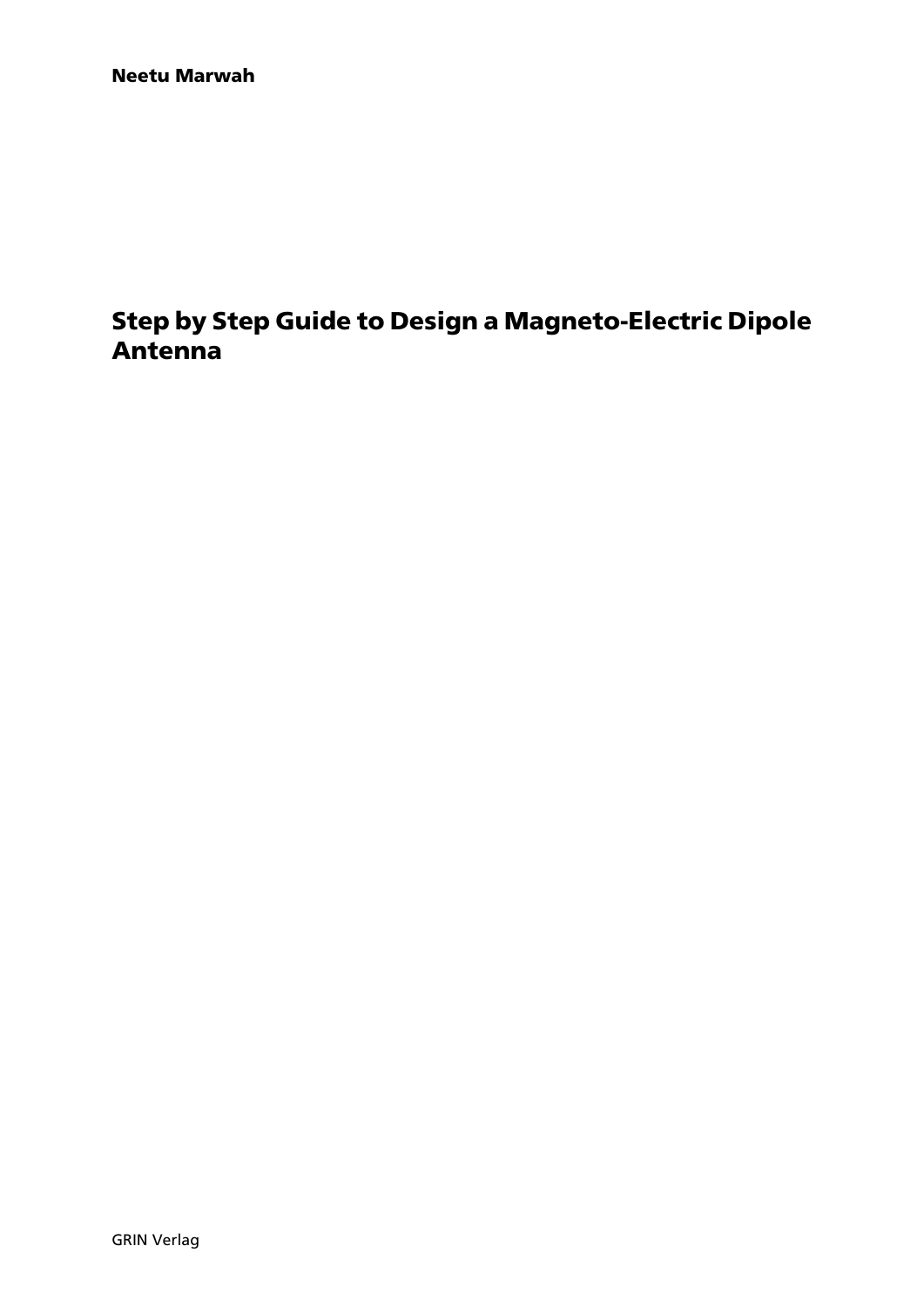#### GRIN - Your knowledge has value

Since its foundation in 1998, GRIN has specialized in publishing academic texts by students, college teachers and other academics as e-book and printed book. The website www.grin.com is an ideal platform for presenting term papers, final papers, scientific essays, dissertations and specialist books.

#### Visit us on the internet:

http://www.grin.com/ http://www.facebook.com/grincom http://www.twitter.com/grin\_com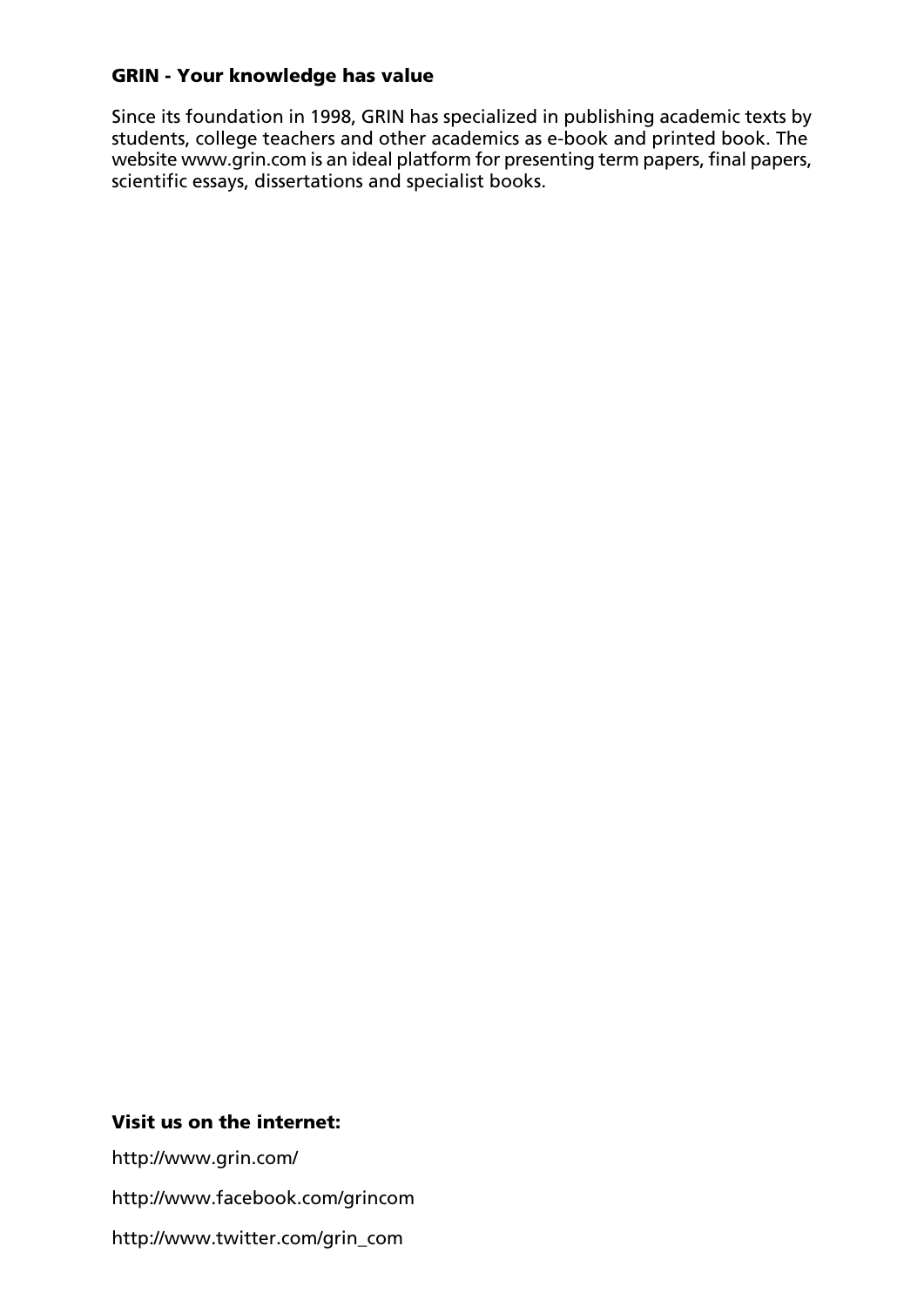#### **Table of Content**

#### **Chapter 1 Introductory Chapter**

#### 1.1 Introduction

- 1.2 Review of Previous Research
	- 1.2.1 Wideband unidirectional patch antenna
	- 1.2.2 Bandwidth Enhancement Techniques for Conventional unidirectional Microstrip Patch Antenna
		- 1.2.2.1 U-slot Technique
		- 1.2.2.2 L-shaped Probe Technique
- 1.2.3 The Dipole Antenna
	- 1.2.3.1 Bandwidth Enhancement Techniques for Dipole Antenna
- 1.2.4 Complementary Antenna
	- 1.2.4.1 Complementary Antenna Composed of Slot Antenna and Parasitic Wires
	- 1.2.4.2 Complementary Antenna Composed of Slot Antenna and a Monopole
- 1.2.5 Magneto-Electric Dipole Antenna
	- 1.2.5.1 Magneto-Electric Dipole Antenna with Modified Ground Plane
	- 1.2.5.2 Magneto-Electric Dipole Antenna with Differential Feed
	- 1.2.5.3 Circularly Polarized Magneto-Electric Dipole Antenna
	- 1.2.5.4 Planar Printed Magneto-Electric Dipole Antenna
	- 1.2.5.5 Reconfigurable Magneto-Electric Dipole Antenna
	- 1.2.5.6 Millimeter Waves Magneto-Electric Dipole Antenna
- 1.3 Objectives
- 1.4 Structure of the Book

#### **Chapter 2 Design of an End-Fire Magneto-Electric Dipole Antenna**

- 2.1 Introduction
- 2.2 Antenna Description and Design Geometry
- 2.3 Current Distribution in the Magneto-Electric Dipole Antenna
- 2.4 Simulation and Measured Results
- 2.5 Parametric Study
	- 2.5.1 Effect of Variation in length of Capacitive Arm
- 2.6 Conclusion

#### **Chapter 3 Design of a Differentially-fed Magneto-Electric Dipole Antenna**

- 3.1 Introduction
- 3.2 Electrical Parameters of Differentially fed Antenna
- 3.3 Antenna Description and Design Geometry
- 3.4 Simulation and Measured Results
- 3.5 Conclusion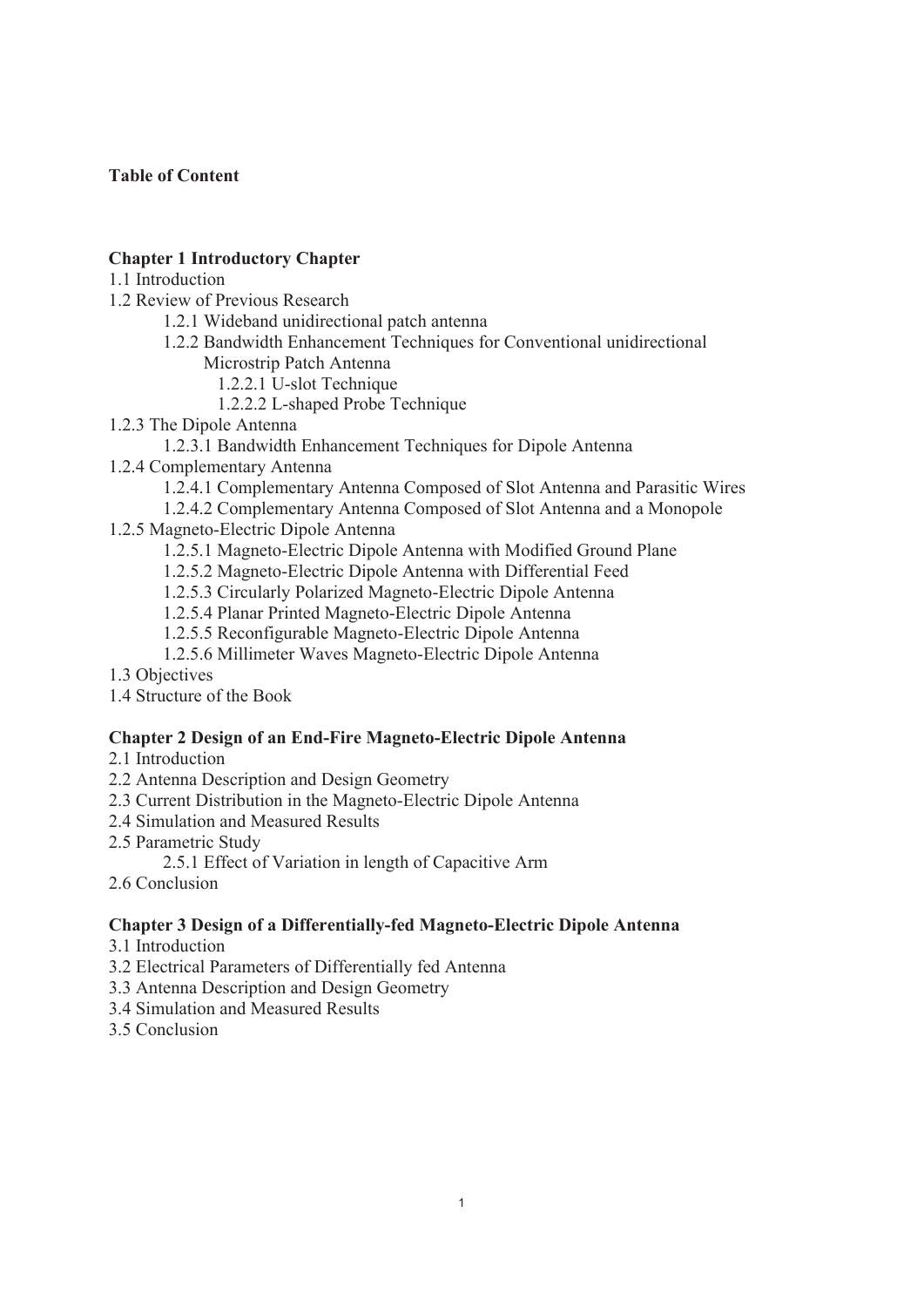#### **Chapter 4 Design of Magneto-Electric Dipole Antenna with Modified Ground Plane**

- 4.1 Introduction
- 4.2 Principle of Operation
- 4.3 Design of E-Shaped Antenna without Cavity
- 4.4 Performance of E-Shaped Antenna without Cavity
- 4.5 E-Shaped Antenna with Rectangular Cavity Reflector
	- 4.5.1 Effect of Height of Rectangular Cavity
	- 4.5.2 Effect of Width of Rectangular Cavity
- 4.6 Simulation and Measurement Results
- 4.7 Conclusion

#### **Chapter 5 Design of a Planar Circularly Polarized Magneto-Electric Dipole Antenna**

- 5.1 Introduction
- 5.2 Antenna Geometry and Design
- 5.3 Current Distribution
- 5.4 Simulations and Measurements
- 5.5 Parametric Study
	- 5.5.1 Effect of Length of ground Plane
	- 5.5.2 Effect of Width of ground Plane
	- 5.5.3 Effect of Width of Feed Line
- 5.6 Conclusion

#### **Chapter 6 Design of a Magneto-Electric Monopole Antenna**

- 6.1 Introduction
- 6.2 Antenna Design and Geometry
- 6.3 Current Distribution
- 6.4 Analysis of Magneto-Electric Monopole Antenna
- 6.5 Simulation and Measurement Results Analysis
- 6.6 Parametric Study

6.6.1 Effect of Height of Monopole Antenna

- 6.6.2 Effect of length of Feed of Monopole Antenna
- 6.6.3 Effect of Width of Ground Plane
- 6.6.4 Effect of Length of Ground Plane
- 6.10 Conclusion

#### **Chapter 7 Concluding Remarks**

#### **References**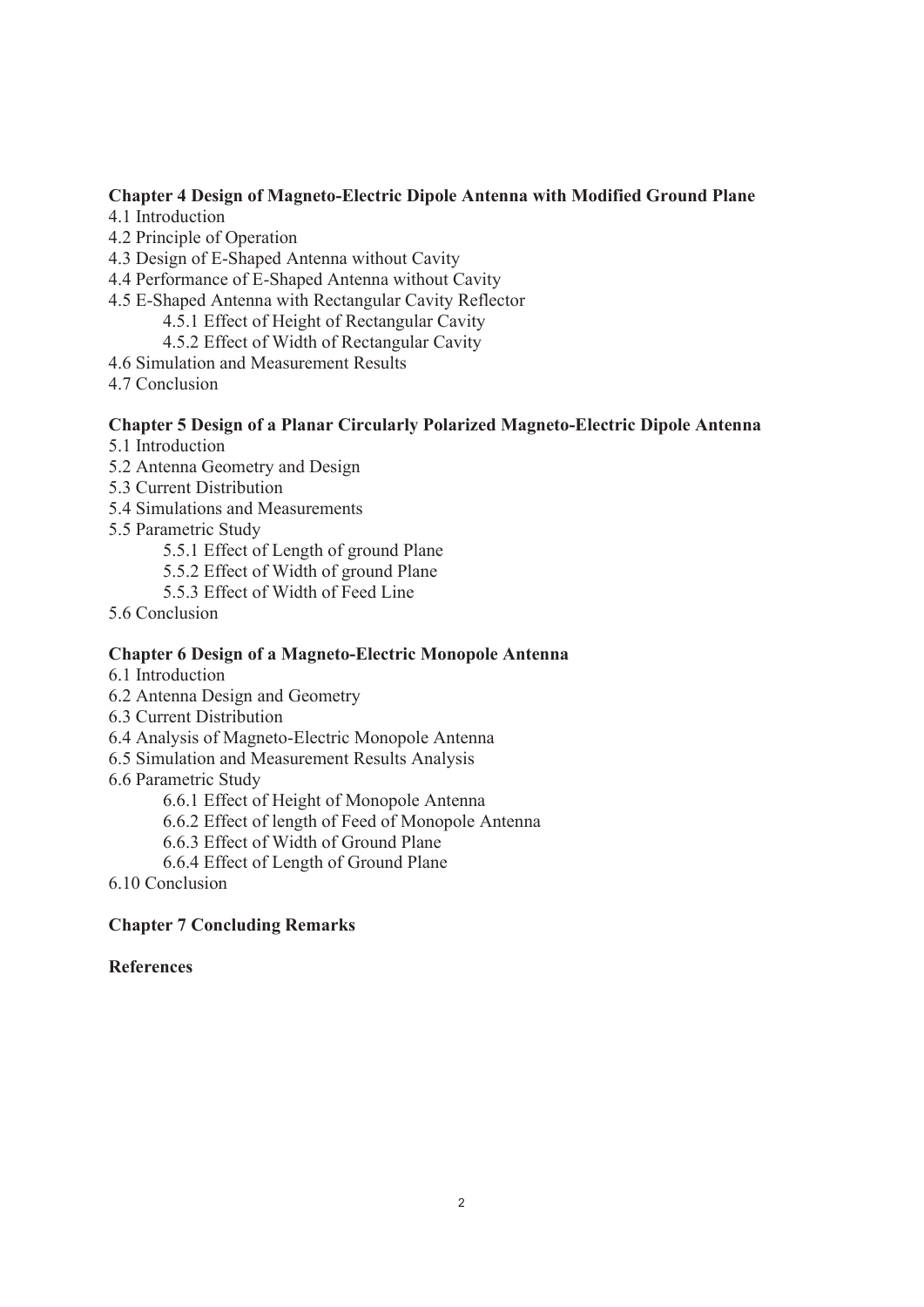#### **List of Figures**

#### **Figure**

- Figure 1.1 Geometry of U-slot microstrip patch antenna
- Figure 1.2 Geometry of L-probe patch antenna
- Figure 1.3 Geometry of half wavelength dipole element
- Figure 1.4 Radiation pattern of dipole antenna
- Figure 1.5 Wide-band and UWB dipole shapes
- Figure 1.6 Basic design of a complementary antenna consisting of electric dipole and magnetic dipole
- Figure 1.7 A complementary antenna combined with a slot and inverted-L wires
- Figure 1.8 A design of monopole-slot complementary antenna
- Figure 1.9 Current distribution of magneto-electric dipole antenna using L-shaped feed
- Figure 1.10 Dielectric loaded ME dipole antenna
- Figure 1.11 ME dipole antenna with stair cased shaped feed design
- Figure 1.12 ME dipole antenna with modified ground plane
- Figure 1.13 Differential-fed ME dipole antenna
- Figure 1.14 Circularly polarized ME dipole antenna
- Figure 1.15 Planar printed ME dipole antenna
- Figure 1.16 A reconfigurable M.E dipole antenna
- Figure 1.17 Feed network of ME dipole antenna
- Figure 1.18 Geometry of the Substrate Integrated Waveguide (SIW) fed CP aperture-coupled ME dipole antenna
- Figure 3.1a Prototype of proposed antenna with side view of feed
- Figure 3.1b 3-D view of proposed feed design
- Figure 3.2a Side view of the proposed antenna
- Figure 3.2b Top view of the proposed antenna
- Figure 3.3 The simulated and measured differential return loss,  $S_{dd11}$
- Figure 3.4 The simulated and measured gain of proposed antenna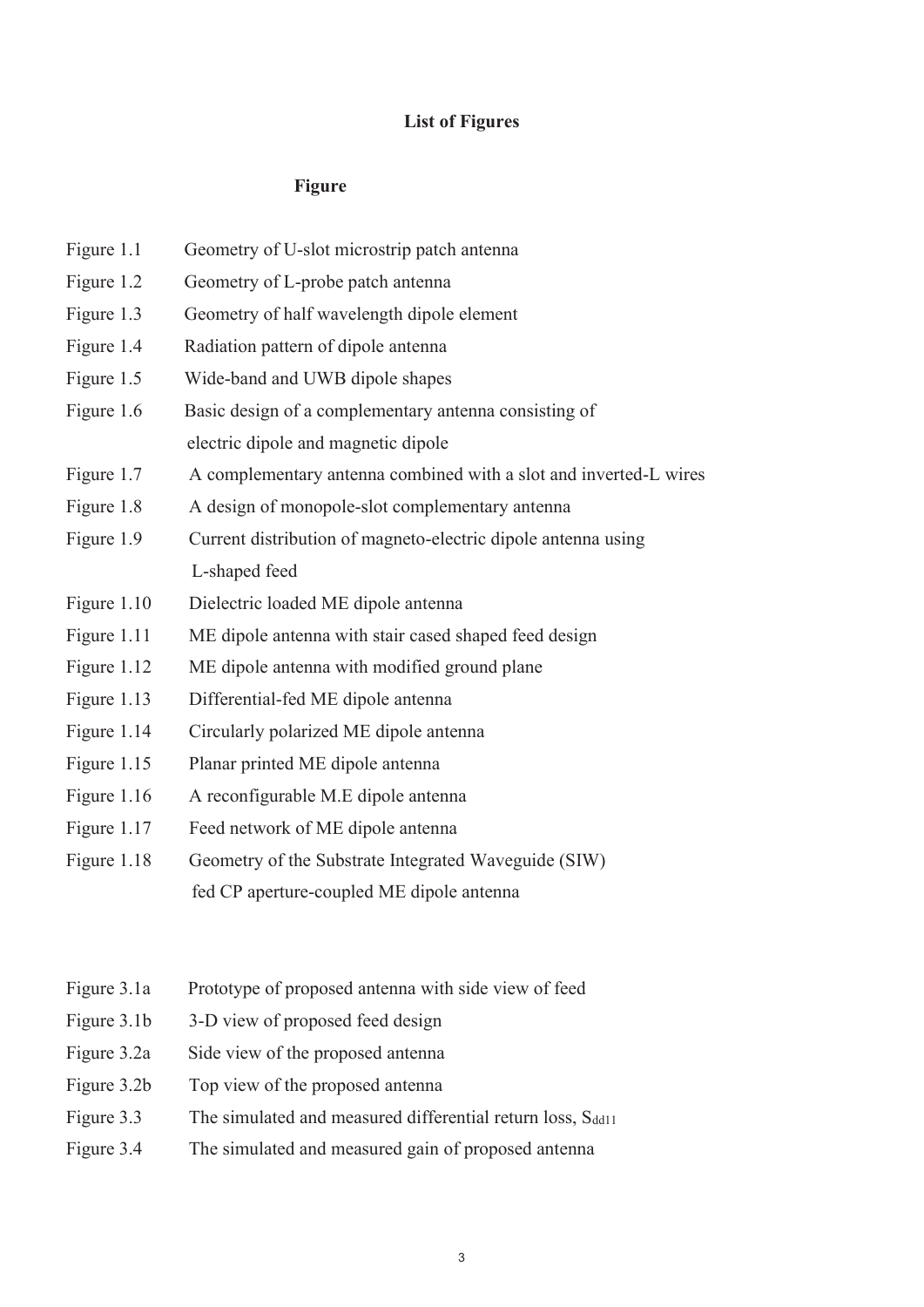- Figure 3.5 The simulated and measured differential input impedance of proposed antenna
- Figure 3.6 Simulated antenna efficiency and radiation efficiency of proposed antenna
- Figure 3.7 Simulated and measured E-plane and H-Plane radiation patterns at: a-1GHz, b-1.5GHz, c-2GHz and d-2.5GHz
- Figure 4.1 Prototype of proposed antenna
- Figure 4.2 Schematic of Proposed Antenna (a) side view and (b) Top view
- Figure 4.3 Current distribution of E-shaped antenna at 2.6 GHz
- Figure 4.4 The simulated and measured return loss of E-shaped antenna
- Figure 4.5 The simulated and measured gain of E-shaped antenna
- Figure 4.6 Variation of return loss with frequency for different cavity heights
- Figure 4.7 Variation of gain with frequency at different cavity heights
- Figure 4.8 (a) Co-polar and (b) cross polar radiation patterns in E-plane for different cavity height at 2.4GHz
- Figure 4.9 Variation of return loss with frequency for different cavity lengths
- Figure 4.10 Variation of gain with frequency for different cavity length
- Figure 4.11 Simulated (a) co and (b) cross polarization radiation patterns in E-plane for different cavity length at 2.4 GHz
- Figure 4.12 Simulated and measured return loss vs frequency of proposed antenna
- Figure 4.13 Simulated and measured gain with frequency of proposed antenna
- Figure 4.14 Simulated antenna efficiency and radiation efficiency vs frequency of proposed antenna
- Figure 4.15 Simulated and measured E-plane and H-plane radiation patterns at: (a) 2.4GHz, (b) 2.8GHz and (c) 3.2GHz
- Figure 4.16 Simulated and measured co-polarization and cross polarization radiation patterns in E-plane at: a- 2.4GHz, b-2.8GHz, c- 3.2GHz
- Figure 5.1a Top view of the proposed antenna
- Figure 5.1b Side view of the proposed antenna
- Figure 5.1c 3D view of the proposed antenna
- Figure 5.2a Front side of the proposed antenna
- Figure 5.2b Back side of the proposed antenna
- Figure 5.3 Measured and simulated return loss of the proposed antenna
- Figure 5.4 Measured and simulated 3-dB axial ratio of the proposed antenna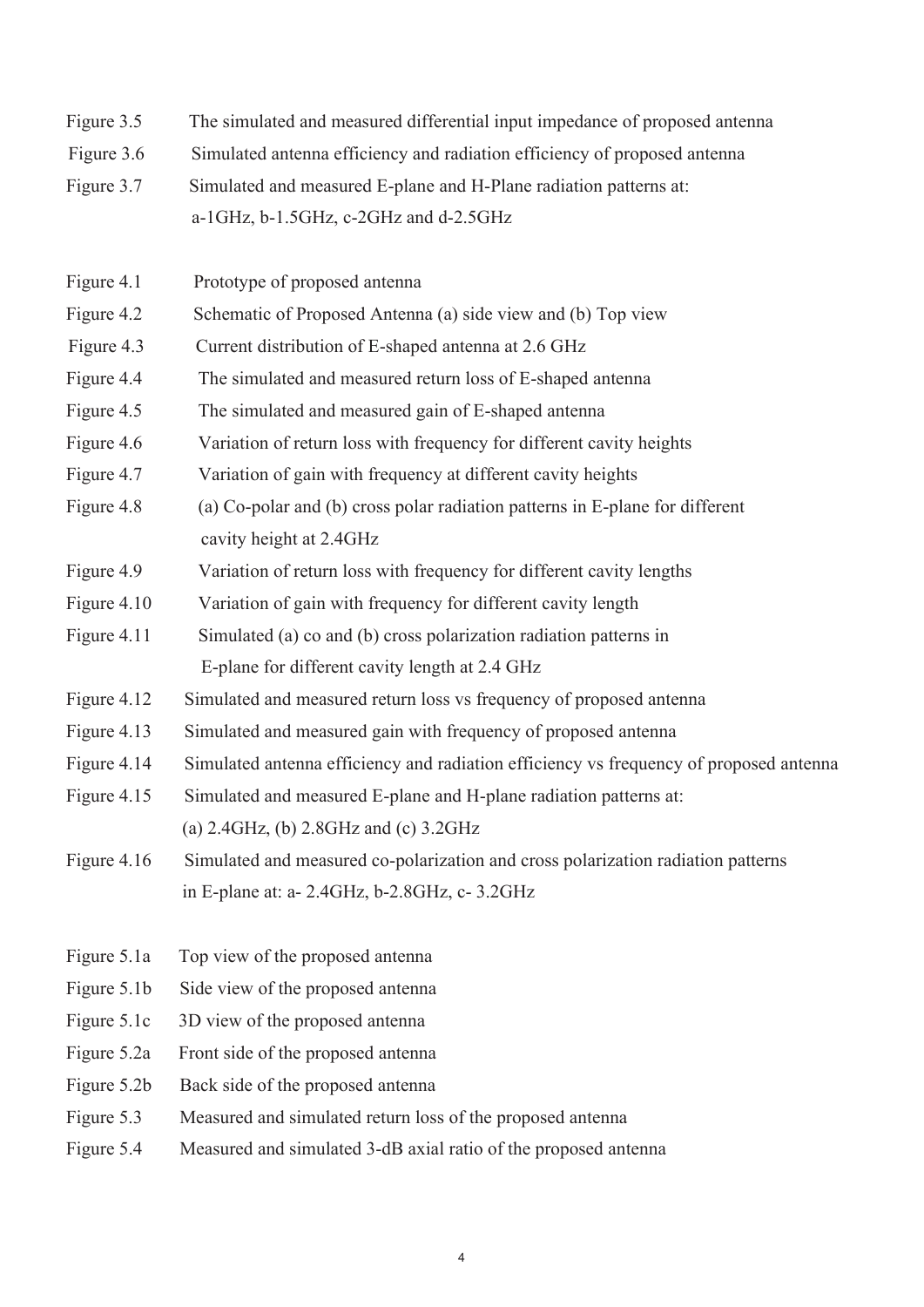- Figure 5.5 Measured and simulated gain of the proposed antenna
- Figure 5.6 Current distribution indicating right-handed circular polarization at 10.5GHz
- Figure 5.7 Measured and simulated E-plane and H-plane radiation patterns at: (a) 9.5GHz (b) 10GHz and (c) 10.5GHz
- Figure 5.8 Variation of return loss with frequency for different length of ground plane
- Figure 5.9 Variation of gain with frequency for different length of ground plane
- Figure 5.10 Variation of axial ratio with frequency for different length of ground plane
- Figure 5.11 Variation of return loss with frequency for different width of ground plane
- Figure 5.12 Variation of gain with frequency for different width of ground plane
- Figure 5.13 Variation of axial ratio with frequency for different width of ground plane
- Figure 5.14 Variation of return loss with frequency for different width of feed
- Figure 5.15 Variation of gain with frequency for different width of feed
- Figure 5.16 Variation of axial ratio with frequency for different width of feed
- Figure 6.1a Side view of the proposed antenna
- Figure 6.1b Top view of proposed antenna
- Figure 6.1c 3-D view of proposed antenna
- Figure 6.2 Prototype of proposed antenna
- Figure 6.3 Current distribution of proposed antenna at 4.7GHz
- Figure 6.4a Schematic of proposed magneto-electric monopole antenna
- Figure 6.4b Equivalent circuit of magneto-electric monopole antenna
- Figure 6.5 Real and imaginary parts of input impedance of proposed magneto-electric monopole antenna
- Figure 6.6 Measured, simulated and formula based return loss of proposed antenna
- Figure 6.7 Measured and simulated gain of proposed antenna
- Figure 6.8 Measured and simulated E-plane and H-plane radiation patterns at: (a) 5GHz (b) 6GHz (c) 7GHz (d) 8GHz
- Figure 6.9 Measured and simulated co-polarization and cross polarization radiation patterns in E-Plane at: ( a) 5GHz (b) 6GHz (c) 7GHz (d) 8GHz
- Figure 6.10 Simulated return loss of proposed antenna at different height
- Figure 6.11 Simulated gain of proposed antenna at different height
- Figure 6.12 Simulated return loss of proposed antenna for different length of feed
- Figure 6.13 Simulated gain of proposed antenna for different length of feed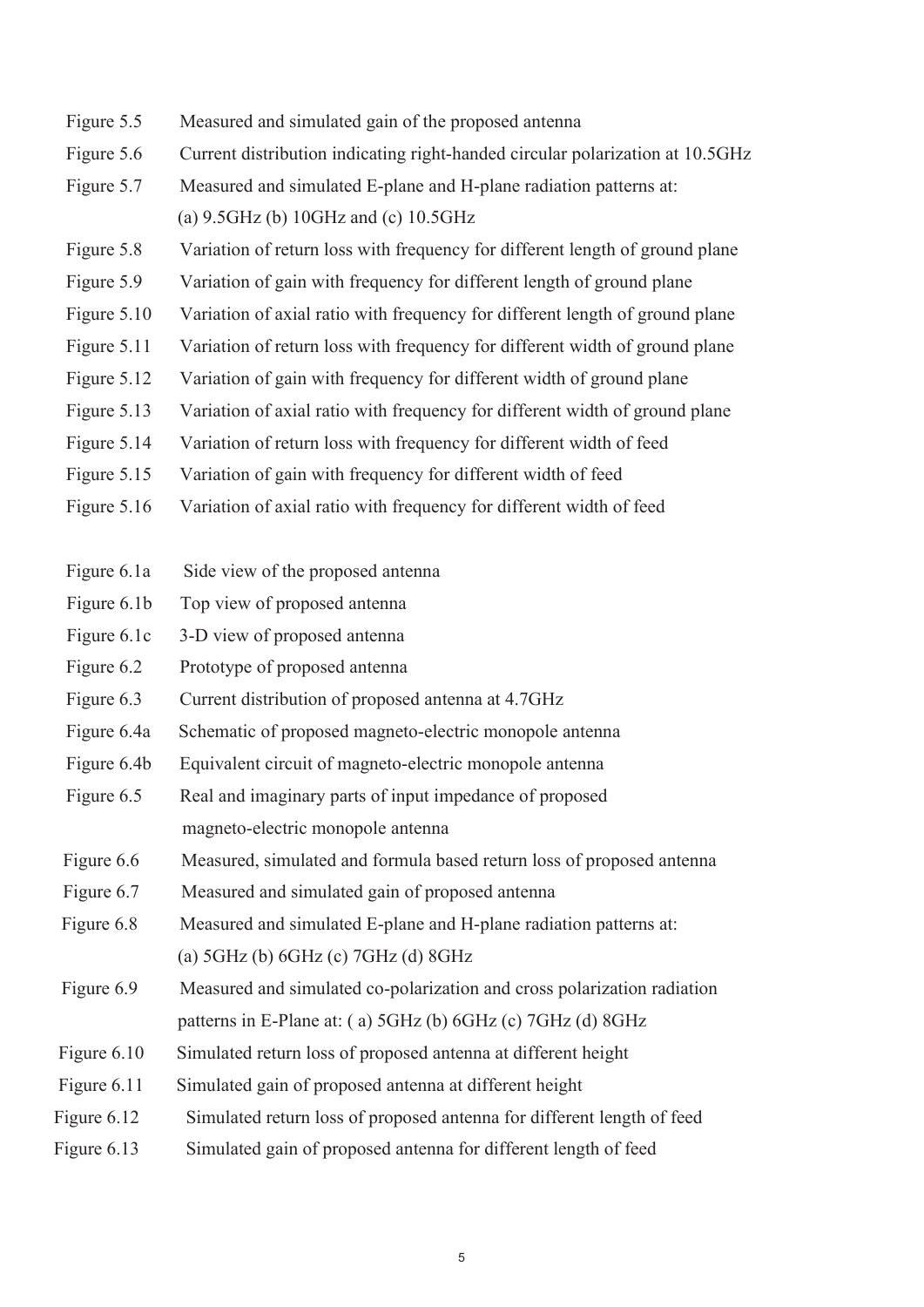- Figure 6.14 Simulated return loss of proposed antenna for different width of ground plane
- Figure 6.15 Simulated gain of proposed antenna for different width of ground plane
- Figure 6.16 Simulated return loss of proposed antenna for different length of ground plane
- Figure 6.17 Simulated gain of proposed antenna for different length of ground plane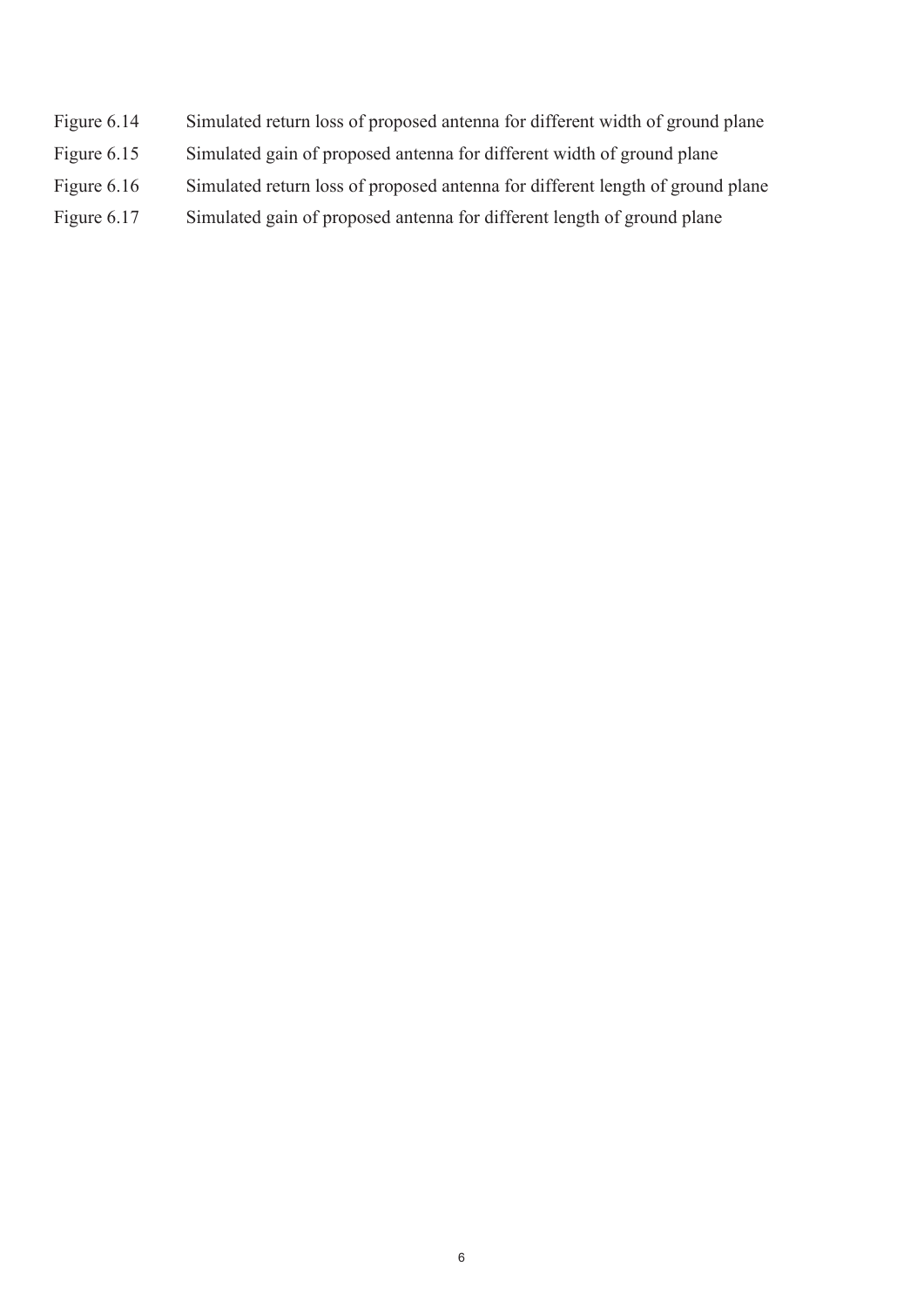#### **CHAPTER 1**

#### **INTRODUCTION**

#### **1.1 Background**

With the rapid and extensive usage of mobile phones, wireless communication systems and technologies have entered into many important domains of our daily lives, which include social media, business development, medical and healthcare applications, agriculture, scientific applications and many more. The antenna plays a pivotal role in all the wireless communication applications to determine the overall system performance and the various novel applications have urged strong demands for new high performance antenna systems.

Precisely, the development of numerous wireless communication systems and applications have triggered the all-time high demand for wideband, low profile and unidirectional antennas that can accommodate various wireless communication applications while exhibiting good electrical characteristics, including stable gain, wide impedance bandwidth, low cross-polarization and low back lobe radiations across the entire range of frequency operation. Many designs have been proposed in the literature to accommodate various wireless communication applications with enhanced antenna parameters. The standard Lshaped probe feed patch antenna are able to achieve an impedance bandwidth of 35% with an average gain of 7.5dBi [1]. With slot antenna an impedance bandwidth of 17% - 40% can be achieved [2-3]. But each of these unidirectional antennas exhibits an asymmetric E-plane and H-plane radiation pattern and unable to provide stable gain bandwidth product in the range of frequency of operation. Recently, a novel wideband antenna, known as the ME dipole antenna, is proposed by Luk *et. al.* [4-5], which has been derived from the complementary antenna. The basic structure of ME dipole antenna consists of a vertically oriented quarter wave shorted patch and a horizontal planar dipole, equivalent to a combination of a magnetic dipole and an electric dipole. This antenna has demonstrated good electrical characteristics like identical E-plane and H-plane radiation pattern, low cross polarization, low back lobe radiations and stable gain in the range of operating frequency.